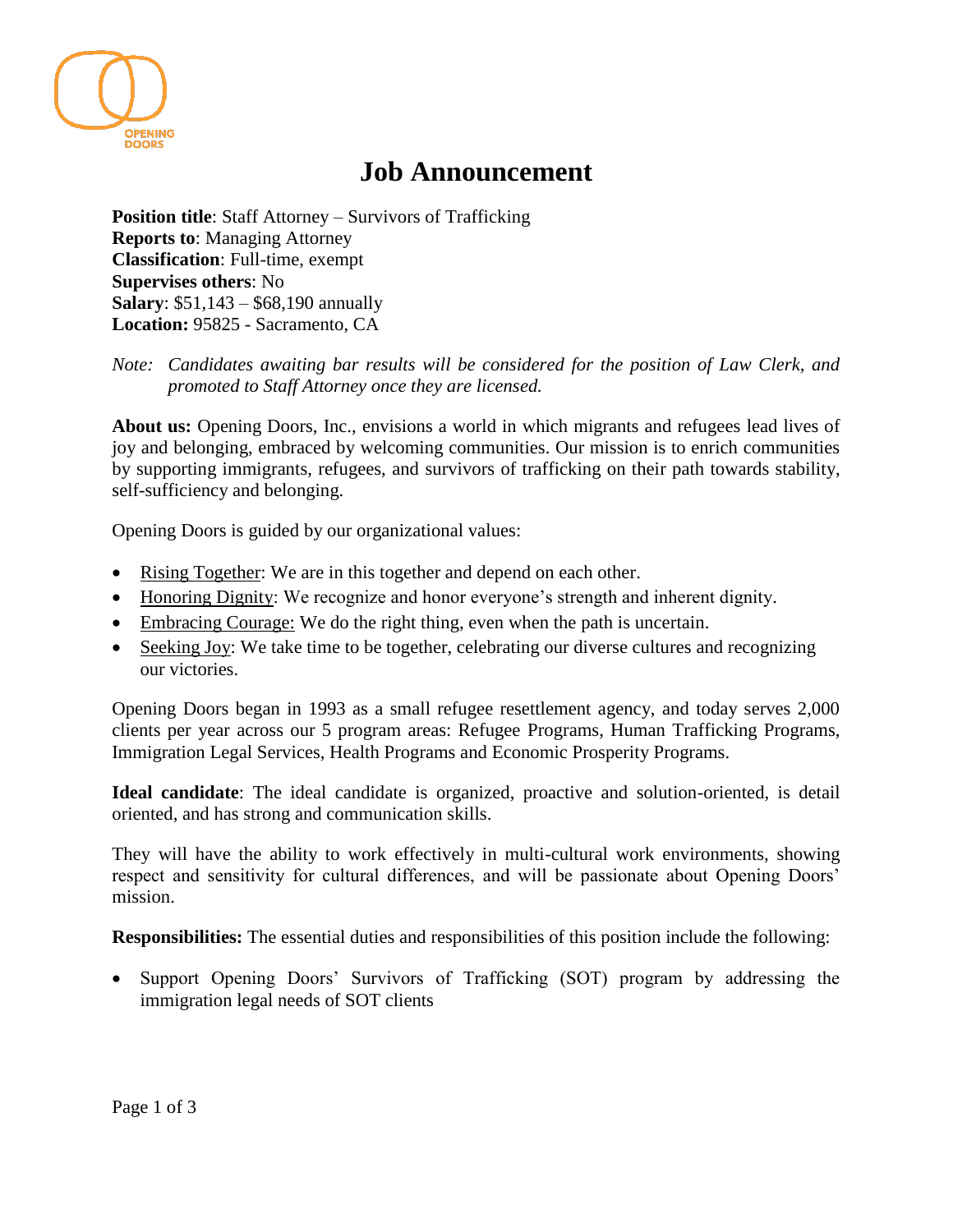- Screen SOT clients for eligibility for immigration relief and provide full-scope representation before U.S. Citizenship & Immigration Services and/or Executive Office of Immigration Review (Immigration Court)
- Prepare applications for immigration relief for SOT clients, including but not limited to applications for T visas, U visas, VAWA, Special Immigrant Juvenile Status, and Asylum
- Screen ILS clients for eligibility for SOT program and/or T-visa eligibility
- Maintain resource library for trafficking-related legal remedies and provide technical assistance to ILS attorneys on trafficking-related cases
- Maintain case files in accordance with existing office procedures; use online case management software and grant tracking databases.
- Maintain close contact with SOT caseworkers and program manager regarding case status and client needs

Other duties may be assigned in the sole discretion of the Organization. The Organization may assign or shift duties and responsibilities to this position at any time due to reasonable accommodation or other reasons.

**Required qualifications:** The requirements listed below are representative of the knowledge, skills and/or abilities required.

- JD degree from an accredited law school.
- Licensed to practice law in any state (Staff Attorney) or awaiting bar results or sitting for upcoming bar exam (Law Clerk).
- Demonstrated interest in immigration law, specifically in forms of relief for survivors of trafficking such as T- and U-visas
- Excellent coordination and organizational skills and the ability to complete tasks correctly and on time.
- Dedication to provide client-centered, holistic, trauma-informed services
- Fluency or high proficiency in written and spoken English and Spanish

**Preferred qualifications:** The requirements listed below are not required but are desired.

- Demonstrated experience in immigration law, specifically in U- and T- visas, VAWA, Special Immigrant Juvenile Status, asylum, and/or removal defense
- Licensed to practice law in California.
- Training in trauma-informed care

**Physical requirements and work environment:** The following demands are representative of the physical requirements necessary for an employee to successfully perform the essential functions of the **Staff Attorney** position. Reasonable accommodation can be made to enable people to perform the described essential functions.

While performing this job, the employee is required to sit often and use their hands and fingers, to handle or feel and to manipulate keys on a keyboard, the employee is occasionally required to stand, walk, reach with arms and hands, lift approximately 25 pounds on occasion, and to stoop,